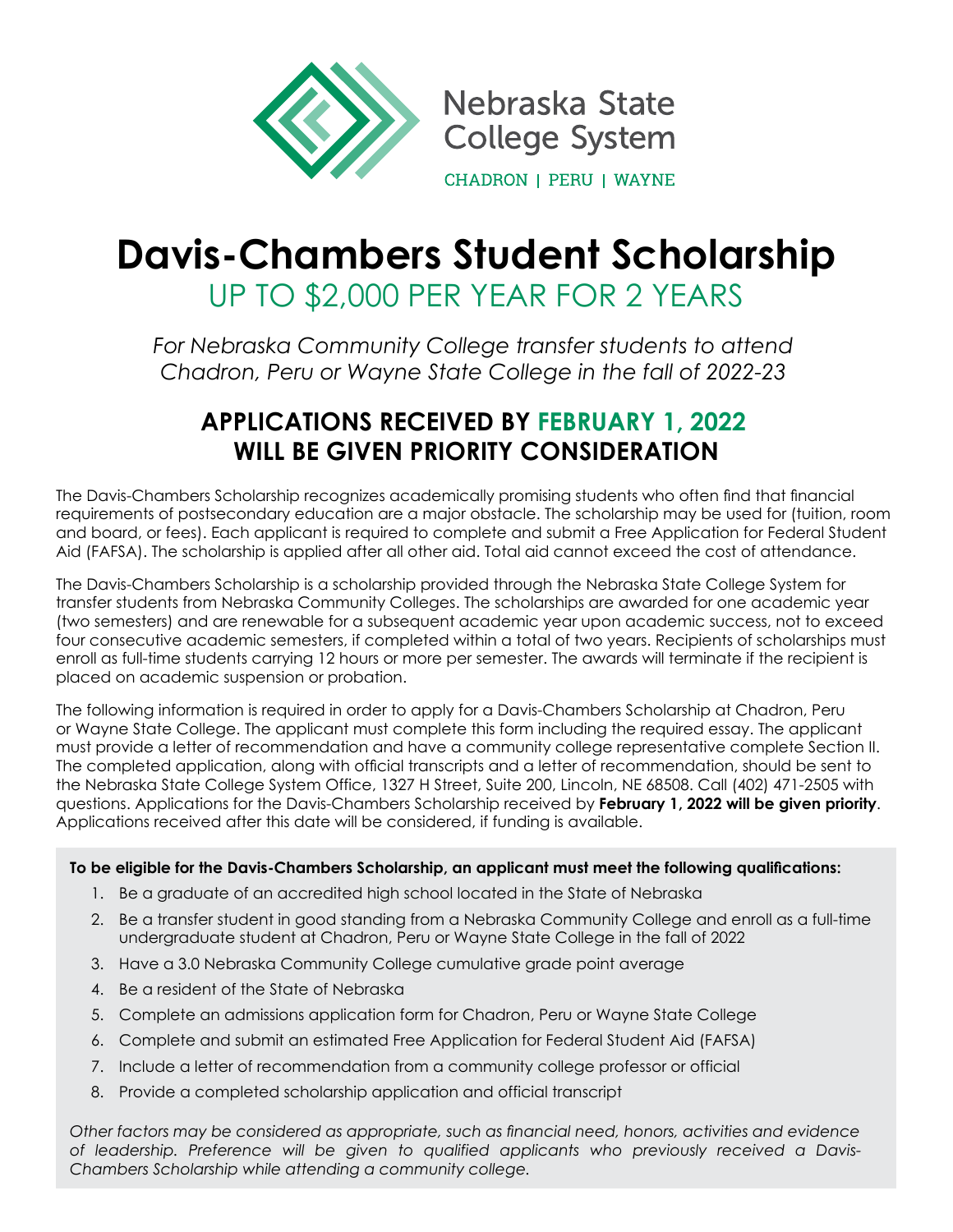## **2022-23 DAVIS-CHAMBERS SCHOLARSHIP APPLICATION for Chadron, Peru or Wayne State College**

# **SECTION I:**

# **A. PERSONAL INFORMATION**

|                                                                                                                                                                                                                                                                             | Last Name                                                                                                                     | <b>First Name</b>                                                                                                                                                       |                          | MI     |
|-----------------------------------------------------------------------------------------------------------------------------------------------------------------------------------------------------------------------------------------------------------------------------|-------------------------------------------------------------------------------------------------------------------------------|-------------------------------------------------------------------------------------------------------------------------------------------------------------------------|--------------------------|--------|
|                                                                                                                                                                                                                                                                             | <b>Permanent Street Address</b>                                                                                               | City                                                                                                                                                                    | State                    | Zip    |
| Telephone Number:<br><u> 1980 - Jan Barbara Barat, prima popula</u><br>Email:<br><u> 1980 - Johann Barbara, martxa alemaniar a</u><br>Birth date:<br><u> Alexandria (Carlo Carlo Carlo Carlo Carlo Carlo Carlo Carlo Carlo Carlo Carlo Carlo Carlo Carlo Carlo Carlo Ca</u> |                                                                                                                               | Are members of your family college graduates?<br>• Father $\bigcirc$ Yes<br>$O_{NQ}$<br>Mother $\bigcirc$ Yes<br>$O_{NQ}$<br>• Siblings $\bigcirc$ Yes<br>$\bigcirc$ No |                          |        |
| 1.                                                                                                                                                                                                                                                                          | <b>B. EDUCATIONAL BACKGROUND AND PROFESSIONAL PLANS</b>                                                                       |                                                                                                                                                                         | Grad.<br>Year:<br>State: |        |
| 2.                                                                                                                                                                                                                                                                          | Community college(s) attended:<br>Have you received a Davis or Davis-Chambers Scholarship at your community college?    U Yes | <u> 1989 - Johann Barn, amerikansk politiker (d. 1989)</u>                                                                                                              |                          | $O$ No |
| 3.                                                                                                                                                                                                                                                                          | Applicant is applying for the Davis-Chambers Scholarship at (must select one):                                                |                                                                                                                                                                         |                          |        |
| 4.                                                                                                                                                                                                                                                                          | Major field to be followed in college:                                                                                        |                                                                                                                                                                         |                          |        |
| 5.                                                                                                                                                                                                                                                                          | Proposed occupation:                                                                                                          | <u> 1980 - John Stein, mars and de Britain and de Britain and de Britain and de Britain and de Britain and de Br</u>                                                    |                          |        |
| 6.                                                                                                                                                                                                                                                                          | Extracurricular and community activities:                                                                                     |                                                                                                                                                                         |                          |        |
| 7.                                                                                                                                                                                                                                                                          | Honors and awards received:                                                                                                   |                                                                                                                                                                         |                          |        |
| 8.                                                                                                                                                                                                                                                                          | Evidence of Leadership:                                                                                                       |                                                                                                                                                                         |                          |        |